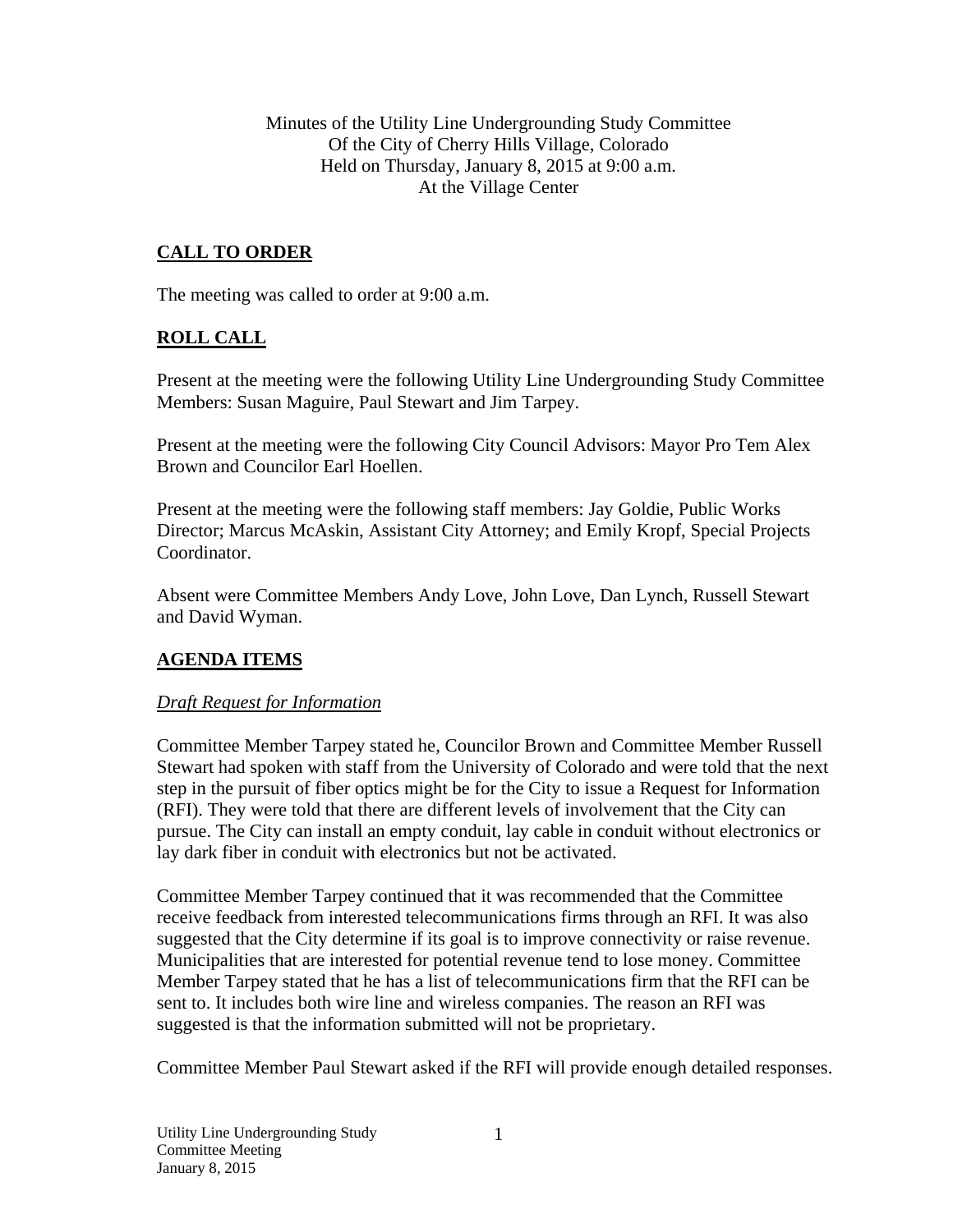Committee Member Tarpey replied that it depends on potential business opportunities.

Councilor Hoellen replied that Comcast's presentation to the Committee demonstrated interest.

Councilor Brown asked if the Committee had any revisions for the document itself. He added that he sent it to Ken Fellman with the Colorado Communications and Utility Alliance for review.

Public Works Director Goldie stated that some companies may just send marketing materials in response.

Councilor Brown replied that the responses the Committee receives to the RFI will be useful during community outreach meetings. He added that infrastructure companies like Zayo and Level 3 Communications should be added to the mailing list.

Public Works Director Goldie suggested adding Crown Castle, as well. He added that infrastructure companies can view the RFI on Rocky Mountain Bid System.

Councilor Brown said that the City had also been contacted by Centennial staff and was told that there is interest in a similar undergrounding project and partnership with the City.

Committee Member Paul Stewart asked how the recent meeting with Xcel went.

Public Works Director Goldie replied that it ended well and that the Quincy study was being moved to the top of the priority list. He stated that the City should have it by the end of January or beginning of February.

## *Revised Cost Chart*

Councilor Brown stated that staff had created a revised cost chart that includes street prioritization for arterials and state highways. The revised chart shows a cumulative total of costs, which is important because the mill increase will vary from year to year.

Committee Member Paul Stewart asked if the Committee had agreed to include Mansfield as an arterial.

Councilor Brown responded that it is listed as an arterial because it has a higher speed limit and is considered an arterial in the City's street inventory.

Committee Member Paul Stewart asked if University might be considered first priority as it would enhance the City's image.

Councilor Hoellen stated that the intent of undergrounding in the City's Master Plan is to preserve view corridors, which would suggest that Quincy would be first priority.